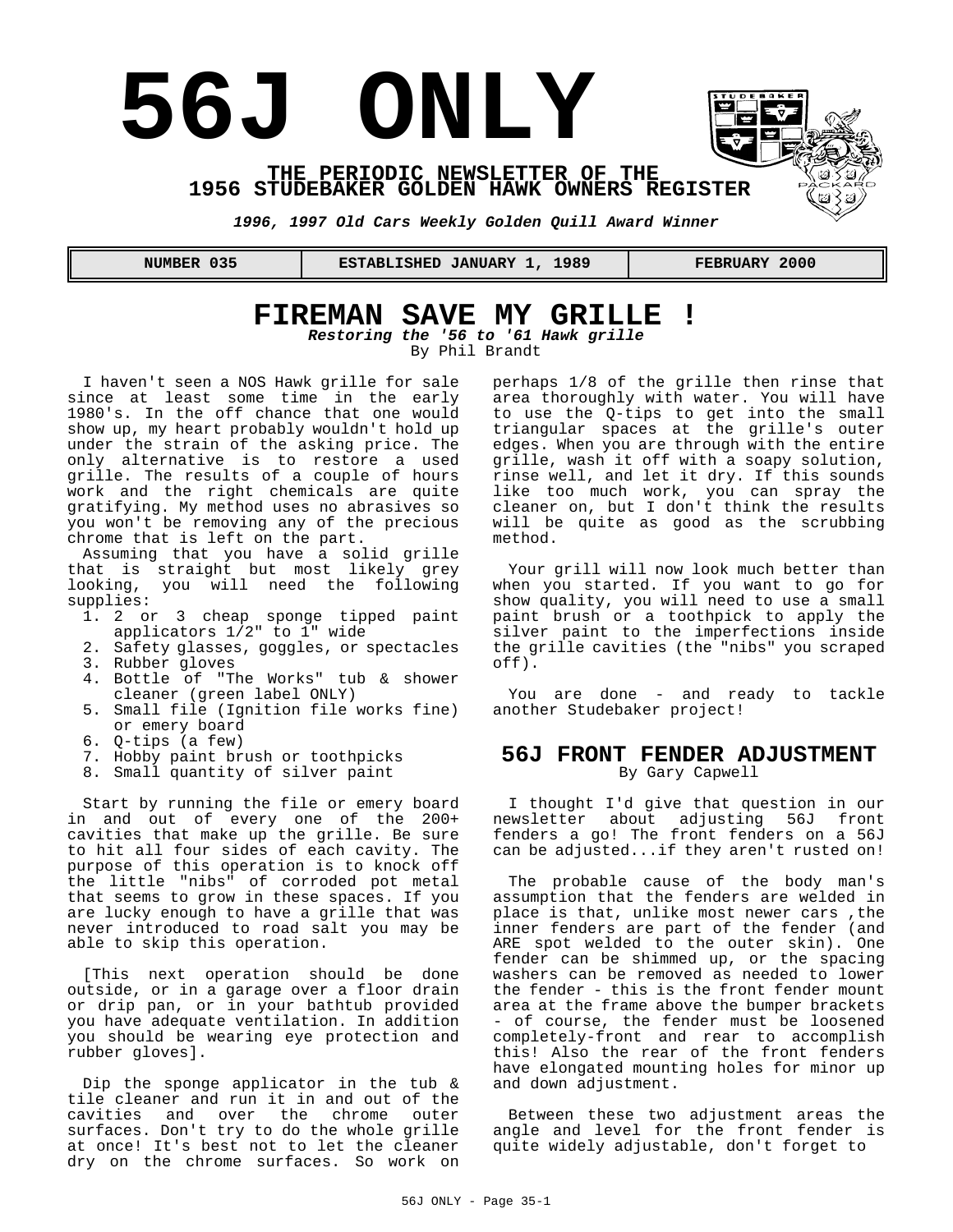loosen the inner fender to firewall three bolts!!! I believe the shop manual shows all this, but of course the body man probably doesn't have one. Take him the book next time!

Oh, I finally found who asked. It was Charles Payleitner, and his wouldn't be the first Studebaker that needed its fenders adjusted back when it left the factory!

#### **EXPERIMENTS WITH ULTRAMATIC "MORNING SICKNESS** *by Brent Hagen*

The previous issue of "56J Only" had an article dealing with 56J morning sickness. Whereas the cause has yet to be determined, some 56J owners are determined to stop the symptom, which is transmission fluid spilling out the dip stick upon start up. This usually occurs a week or more since the car was last driven.

Puke kit-I featured a stopper placed in the top of the dipstick with a clear plastic tube running from the stopper part way up the firewall. Test trials by Frank Ambrogio and myself revealed that the transmission fluid failed to rise up the plastic tube.

This prompted puke kit-II. Puke kit-II is more simplified. It features a rubber stopper with a slit cut in it. Simply remove the existing felt gasket in your ultramatic dip stick & slide the rubber stopper up the dip stick. Re-insert the dip stick into the Ultramatic filler tube making sure it is in tight.

consulted with a former Packard ultramatic mechanic to see if puke kit-II could cause any problems. He said that since there is a breather on the ultramatic, everything should be ok. Just make sure you don't over-fill your 56J ultramatic with transmission fluid.

The rubber stopper I used was 3/4" diameter at the top and 5/8" diameter at the bottom. The slit for the dip stick to slide through was cut with an Exacto knife. So far, after six weeks, I have not experienced any 56J Ultramatic morning sickness. I can make the kit for anyone who doesn't want to do his own. See the want ad section.

## **MORE 56Js FOUND**

*The list keeps growing*

I've made mention several times of the list in the December 1973 issue of *Turning Wheels*. That list, submitted by Vince Habel, included a roster of known 1956 Golden Hawks and their owners. I've also

mentioned that we have been able to track down 5 cars from that list of 19 cars.

New member William Hunt of Sparland IL reported in last October and listed his car as serial # 6031675. In the December 1973 issue, this car was listed as owned by Nancy and Joe Bacon of Indianapolis IN. William indicated that the production order shows the car was shipped to Franklin, Indiana in January 1956.

Then, on December 2, 1999, new member Tom Gibilisco of Los Angeles CA, registered through the web site. He owns serial # 6800513 which was also on that 1973 list. Tom states that the car was "Bought new by my father. Still in family."

This brings the number of cars from that list, which are currently registered with us, to 7. Two others have been reported, but their owners have not responded to my queries. A third car was registered with us in the early 1990s, but the owner and the car have disappeared.

### **DINNER IN MADISON** *Annual 1956 Golden Hawk Members' dinner*

In looking at the schedule for the Studebaker Drivers Club's International Meet, Wednesday looks like the best day for our annual dinner. We will probably have dinner at the host hotel, unless someone in the Madison area wants to take charge and set something up for us.

I'll post a sign up sheet on the bulletin board in the hospitality room or the lobby. Dinner will probably be about 5:00 P. M.

# **THE MAILBAG**

*Letters are always welcome. If you need help or can offer advice, share it with the membership. (Edited as required.)*



Gary Capwell October 4, 1999

Hi Frank, sorry I missed you at the International meet, family problems kept me away, even though I really wanted to be

56J ONLY is the official publication of the 1956 Studebaker<br>Golden Hawk Owners Register (56SGHOR) and is distributed free<br>to members. The information contained in this newsletter is<br>true and complete to our best knowledge.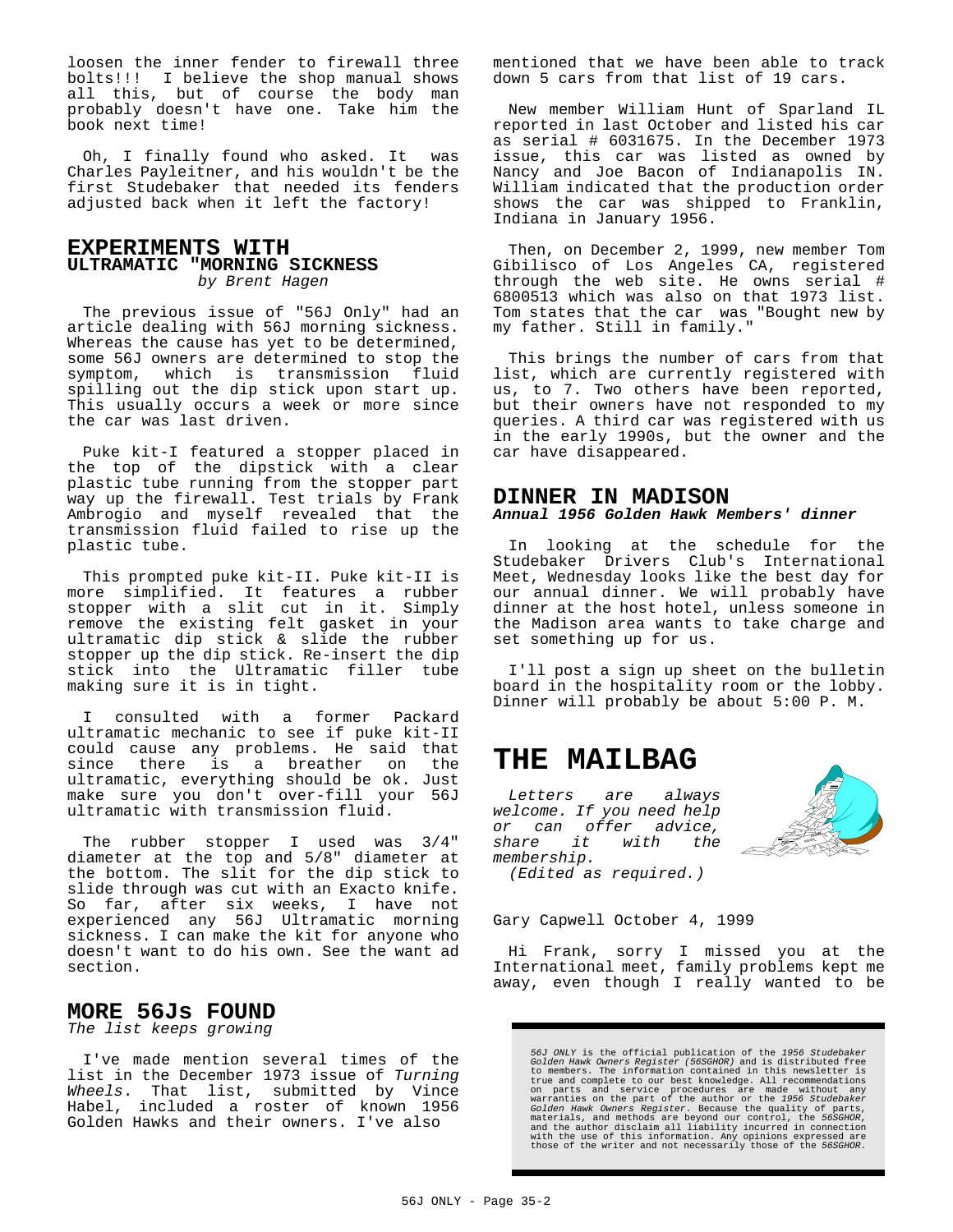there!!! The 56J has over 1000 miles on her new motor now, and is running fine, although I need to replace the drive lines carrier bearing real soon. I found that two places advertise new manufacture engine bearings for packards. Terrill Machine Inc, Rt. 2, Box 61, DeLeon TX. 76444. phone (254)893-2610 and Chirco Automotive, 9101 East 22nd Street, Tucson,Arizona 85710. Tel (520)722-1984 Email - tucpackard@aol.com, just in case anyone needs some, I used Terrill for my .010 Mains and was extremely happy with their prices and their quality. I agree don't waste your time with new old stock Packard V8 bearings if you can help it, even the old Packard mechanics will tell you they were not up to the job new!

#### **DAN WENDEL FORT COLLINS COLORADO** June 6 1999

 I thoroughly enjoy your newsletter. Enclosed find a check for your expense fund. My brothers and sisters were born practically next to the Studebaker Plant in South Bend, in the 40s and 50s.

Most Studes had rusted away by the time I was driving in the 60s. My first Stude, a 56 Golden Hawk had been driven very hard, tired engine, broken frame, no 2nd gear in the 3 speed OD. But in Laramie WY, where I was attending college, there were machine shops that understood Packard engines and welders that would weld frames.

My first engine rebuild was that Packard next to the basement that I rented. Broke the engine in towing a 60 Hawk and my stuff at the end of the school term. Couldn't shut off the engine as the starter died in Omaha NE. Didn't burn oil. Sold that car and a running, driving 57 Golden Hawk to someone in the South Bend area around 1970. It was metallic green and white, OD, no power accessories, and had disc brakes on the front. It should be in your roster, but after that time span, it could be anywhere.

I always love the notes that begin in club newsletters and national magazines that begin with "I just had my *whatever professionally rebuilt* and now it is worse that before", or even worse, "has just self destructed." I, as a hobbyist, have a mechanic, machinist, body man, who likes the odd ball stuff and doesn't dismiss them as bad. You still need to educate yourself and learn enough skills to judge and recheck another's work.

My brother and I have approximately 80 project and parts cars from 1928-1965 and don't actively advertise, preferring to trade and work within clubs.

As a service to Studephiles he does machining and I do sandblasting, welding, and mechanical work. We have a trailer and truck for people broken down in the area, plus plenty of parking and camping spots. I

also collect old RVs, so always have a vintage bed for emergency guests.

Again, thanks for the newsletter, and I would like to find the whereabouts of my old 56 GH.

#### **JOE HALL 29 PALMS CALIFORNIA** *October 24, 1999*

Sorry I missed South Dakota. We were looking forward to meeting the 56J owners there. Can't wait to finish 30 years in the USMC; we're saving all the money and vacation time we can. Next year, at Wisconsin should be retired; looking to start a new career!

Just finished a small project on the 56J I thought I'd write about. Installed a "new" vibration dampener that I bought from Brent Hagen (fellow 56J owner) and can't believe the difference! It does EVERYTHING better! Before it used to vibrate terribly when starting out, forward or reverse (3spd/OD), now it feels like a new car. I can't believe the difference!

Several years ago I wrote how to "save" the dampener by installing screws behind the collar to keep it from walking off the pulley. That was a MISTAKE! Knowing what I know now, I advise replacing the dampener at first sign of failure. The difference is remarkable! It's also not too expensive; in Hemming Motor News there's a guy in NorCal who reconditions them for only \$70!

I found several good sources in Hemming's Motor News to have my harmonic balancer rebuilt, and I called several of them. Though I didn't use any of them (the damper from Brent Hagen was like new) the best deal sounded like a guy in California called the "Damper Doctor." He really gained my confidence in our phone conversation. His price was competitive (\$90) and turn around time was the best (1 day.) He's in Redding, CA, phone number (530) 246-2984, e-mail: damperdoc@aol.com.

Another guy in North Carolina may be more convenient for you, he uses the same rebuild method as the guy in California and is \$20 cheaper, but his turn around time is two weeks. His info: Winslow Mfg. Co., (919) 790-9713.

Also, removed the rocker arm assemblies and studied them closely for what I believe to be a problem with lack of lubrication to the valve stem ends/rocker arms. Had them apart four times! Also compared them with a set from a 1955 Packard V8. The 1955 has one 3/32" drilled into the rocker arm shaft at the bottom (wear point) of each rocker arm (eight per side), and shows signs of severe oil starvation to the valve stem ends/rocker arms. (This engine has less than 25K miles on it!)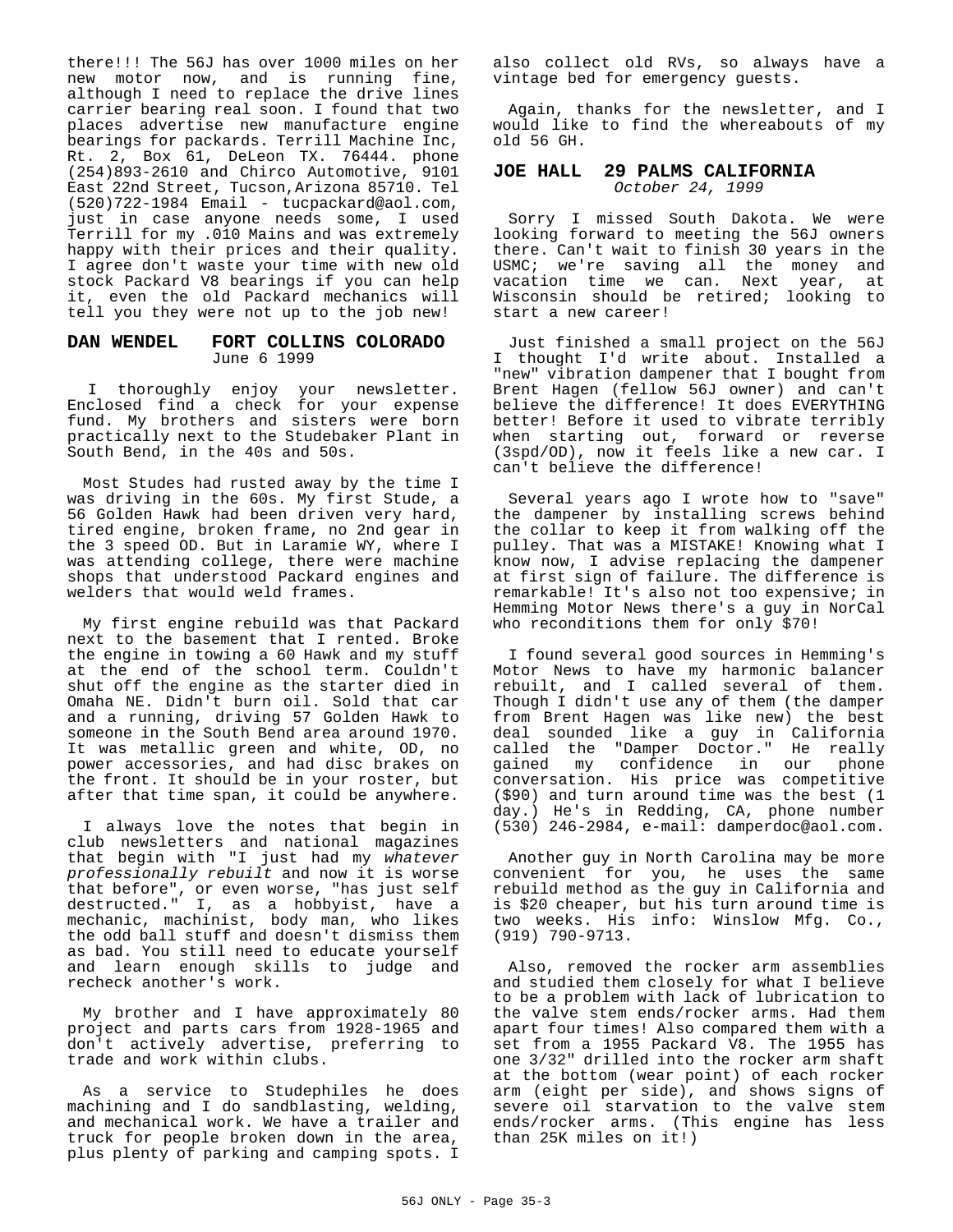The 56J 352 has two 1/16" holes drilled in each rocker arm portion of the shaft; one for each push rod and one for the wear point at the bottom of each rocker arm (sixteen per side), but still, none for the valve stem. This engine also, after only 35K miles since rebuild, shows signs of severe oil starvation to the valve stem end/rocker arm.

I tried to drill eight additional holes in each shaft, one for each rocker arm/valve stem: no way, the shaft is way too hard for anything I have; i.e. cobalt or titanium drill. I do believe that would fix the problem though.

Without some kind of fix, it's hard to imagine the Packard V8 going over 75K miles without catastrophic failure of the valves/rockers, due to oil starvation.

I also now know why the (later introduced) valve spring "shrouds" were introduced; they keep oil from dripping on the valve springs/stems, resulting in poor oil mileage/fouled spark plugs. As long as they're not installed upside down, as mine were! (The 56J manual does not cover these.)

Perhaps these are some of the reasons why (in addition to the ultramatic) there aren't many high milage 56Js around. Does anyone have a 56J with over 200K miles on it? Without major rebuild? Or even 100K?

#### **BILL LADROGA SARASOTA FLORIDA** *October 30, 1999*

I might have mentioned before that I had a problem with my vibration damper last year. A noise was coming from the front of the engine that sounded like a bad water pump bearing so I replaced the pump with a NOS pump that came with the car. The noise was still there. We checked everything more closely and found that the front crankshaft pulley was loose. Doug Graybeal, my Studebaker mechanic here in Sarasota, tightened the crankshaft bolt last year and the noise stopped.

When we got back to Florida this season, I started the car and the noise soon came back. I went back to Doug and he tightened the bolt again. The noise stopped again. I wanted to take the damper and pulley off and check it, but I didn't want to do that until I had replacement parts, just in case I had a problem with the parts. I checked with Stephen Cade of Stephen Allen's Auto in Gainesville, but he didn't have them. He gave me the name of Gary Thomas in Illinois, (847) 432-8865. Gary is a Packard V-8 guru and I called him to discuss the problem. He thought that it might be bad rubber between the flywheel and the pulley of the vibration damper, and tightening the bolt merely squashed out more rubber. Gary doesn't sell parts, so he didn't have what I needed either.

I checked with our mutual friend in Sarasota, Tom Kaiser of the Florida Packard Club, and lo and behold, Tom "just happened" to have a 56J Packard V-8 in his barn! We removed the vibration damper, P/N 440715, from the engine and it had a two sheave pulley bolted in front of it instead of a one sheave S-P power steering pump pulley, P/N 455815. The two-sheave pulley has the part number SCCO 126647 cast into it and I'm wondering what it's from. The only thing I can figure out is that it might be a two sheave pulley for a car with power steering and an air conditioning unit, but we know that A/C wasn't available for the 56J because of hood clearance. Anybody in 56J land have a clue?

The rubber on the damper appears to be okay, so I'm going to have Doug Graybeal take out my old unit and replace it with this one. I'd like to have my radiator re-cored from the present 3-tube to a 4-tube core so that the car will run a little bit cooler anyway, so it'll be good timing to do both jobs.

I'm going to have to wait until we get the old damper and pulley off the car, but I have a suspicion that the crankshaft bolt loosens up and the outer pulley is moving against the damper. There's only a little dimple on the damper-to-pulley mating surface of the outer pulley that fits into the damper key way slot to keep the two from moving. The tightened bolt is supposed to take most of the force.

Incidentally, Tom tells me that the Packard V-8 is for sale. It needs work, but it turns over freely. If anyone needs a spare engine, have them contact Tom in Sarasota at (941) 371-0070. I told him that I'd tell you about the engine being for sale. You might want to put it into the newsletter.

#### **TOM CLARKE MILES CITY, MONTANA** November 20, 1999

I have already used your manuals and interchange information extensively, Frank, and I have only begun the process of restoring my 56J.

There are some needs that I can identify right now, even though they won't be needed for a long time. One is the steering wheel, which I picked up lots of information about from your past newsletters that I downloaded. Others are a taillight lens (p/n 1312694), as I have a broken one. Do you know if anyone has done a reproduction of those?

Others are the hood emblem (p/n 1314307) and the trunk emblem (p/n 1314309), as both of those have suffered from the ravages of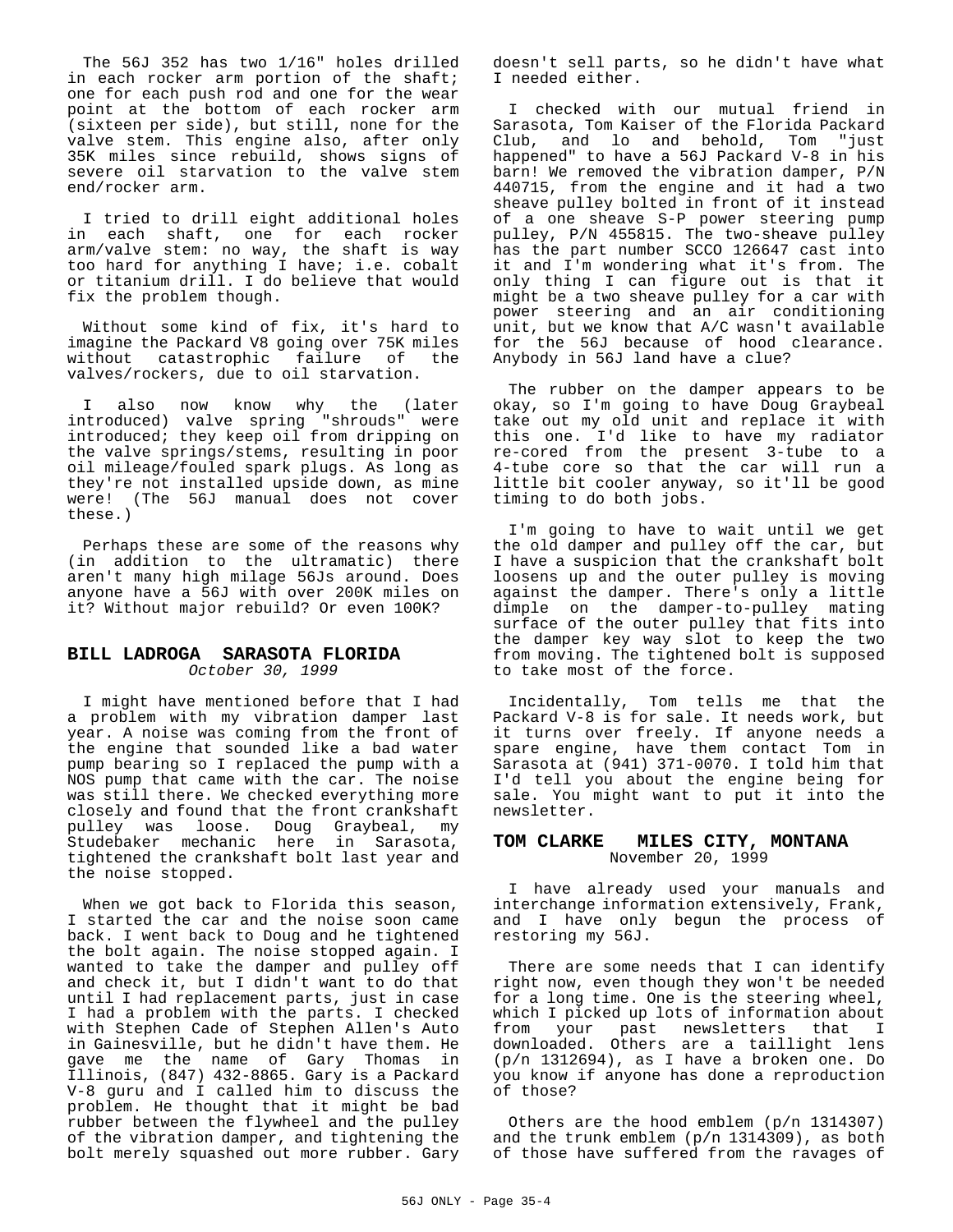time and outdoor weather. Plastic is fractured and colors have faded. Are you aware of anyone that has done reproductions of those, or who can restore them.

I don't mean to turn you into a restoration clearing house, and if this is not something you do, perhaps you can publish these 3 items in your next newsletter want ads, and we'll see if anything comes back.

#### **DWAYNE JACOBSON STEVENS POINT WI** November 25, 1999

I just got on the internet today. What a great Web Site! I will put it to use. Hope things are going well. My GH is now in primer. It has been a long haul. I am in need of a new cam gear part # 440843 and some main and rod bearings (0.020 to 0.010 if possible). I have some GH parts for sale also. They are a hood, deck lid, lower outer door moldings, and some 352 0.20 over pistons and a 374 block. Thanks for continuing the good work. My address is 1817 Miller Court, Stevens Point, WI 54481. Phone 715-341-9470 and my e-mail address is studebaker@g2a.net. Thanks Dwayne.

#### **PHILIPPE HANS LAKE FORREST, IL** November 29, 1999

Since I replaced the break shoes on my 56J last fall, the breaks squeak something terrible, particularly when first backing out of the garage, but also at every stop. Any suggestions?

#### **FRANK KERTIS VICKSBURG, MS** November 11, 1999

Hello. I have often wondered if you were on the internet. This is great. My name is Frank Kertis. Five years ago I purchased James McKnight's 56J for my wife. VIN 6030654. I am very interested in keeping membership in the 56J club. What is the cost, where do I send my check, who do I make it out to, etc.? Please reply via email since I read that most often. I am fkertis@magnolia.net. Snail-mailing address is 777 Timberlane Drive, Vicksburg MS 39180. I have done significant driveline work and have some problems (especially with the Ultramatic). I look forward to conversing with you. Is there a chat forum for 56J? Are there other members near Vicksburg? Thanks.

*NOTE: I wrote back to Frank giving him details about our group, and I made the following comment "So, you purchased a 1956 Studebaker Golden Hawk for your wife. What a lucky lady!" Here is his reply:*

Thank you very much. As you can see, I figured out the on-line registration

after I emailed you. The site is very well done...and I love the vendors page.

As far as the "lucky lady": she probably doesn't think so. She was very enamored with the car when we first purchased it. But it quickly became a nightmare. The gas tank dropping out of the car was a topper (one of the ears had a metallurgy flaw/crack and dropped when she crossed some railroad tracks in Oklahoma). I am now rebuilding the motor and expect to be on the road again soon. But the Ultramatic has always been sluggish - even after a \$3600 rebuild. I am about ready to give up and try to find a manual transmission conversion. You may want to pass this along. Thanks again.

#### **DAN C. LARSEN CANYON COUNTRY. CA** November 22, 1999

I'd like to take this opportunity to introduce myself to you and the other members of the 56J club. It's 5:30 am Friday morning, the day after Thanksgiving (I'm still feeling stuffed). So I thought I'd get up and write a few lines.

My wife and I own #6030895 56J-K7 1169. We both love the car and look forward to driving it in the future. There is much work to be done on this car. We have owned the car for some time, but it has been in and out of our hands for years at a time. We hope it stays with us now.

The car has a new interior, I'm not sure who did it because it was out of our hands at that time, but it looks pretty good. It's silver pleated vinyl with a velvet like cloth in a dark gray. Since the car will be painted Cambridge gray and Snowcap white tri-level, the interior will fit in nicely.

Some of my problems are that it needs a 1956 trunk lid. I have the paint but can't paint it until I find the proper trunk lid. (I'm not sure what year it has now but it's not right). I'm also missing the wheel well trim on one side (I still need to figure out which side that is). Some day I will sit down and make a list of everything that needs to be done.

The wiring needs going over since a new loom was being installed but was found to be to short or the wrong one or something, but anyway was left partly installed and the rest was left hanging under the dash or under the hood. I did find an outfit on the Internet that will make me a new loom for what seems a reasonable price. (But what a job to install) I also need most of the pot metal pieces rechromed. (Big dollars)

We did have the great pleasure of meeting Joe Hall at a Studebaker meet many years ago in Solvang, and although we lose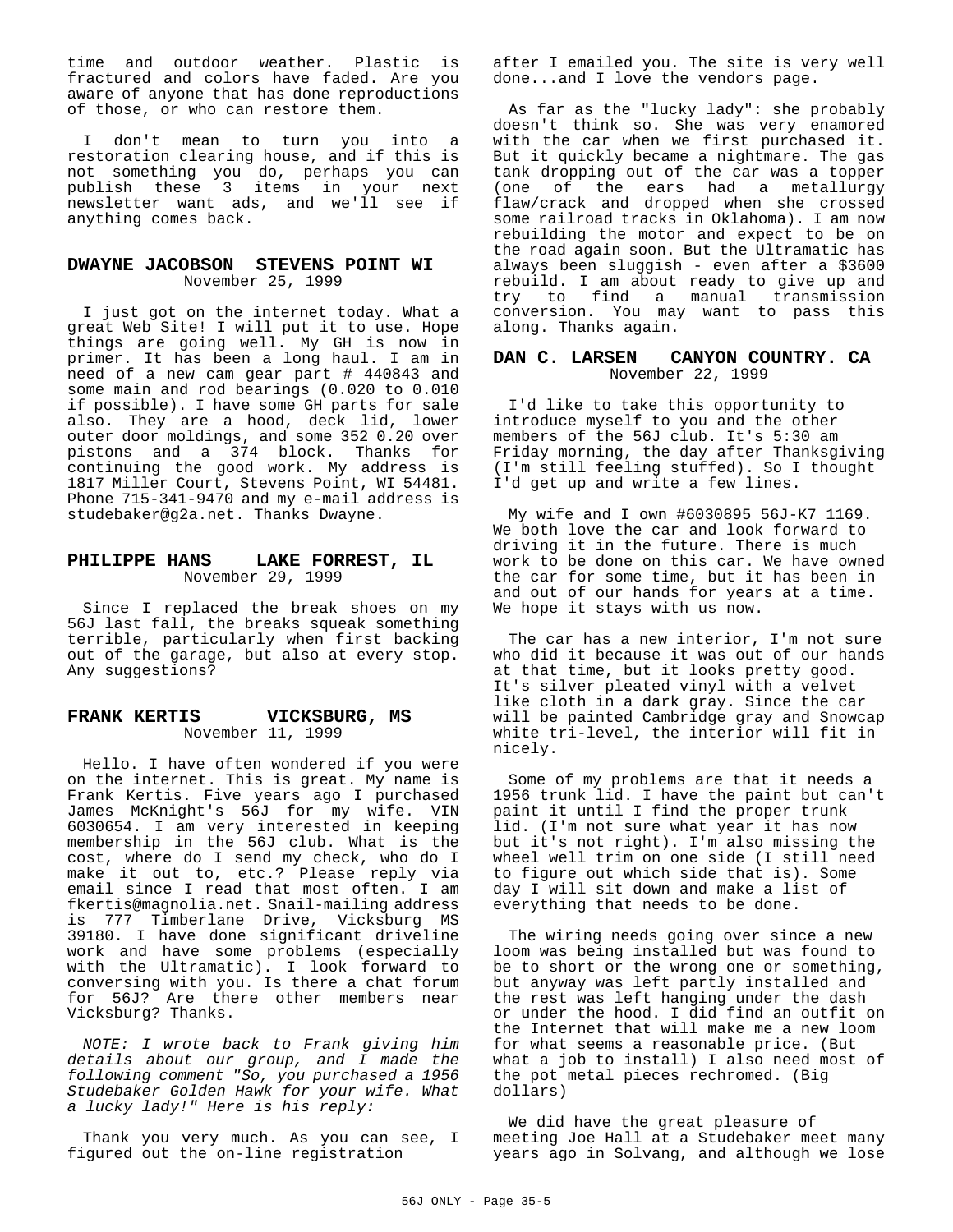track of him at times, we have found him again since joining your 56J club. He never seems to be to far from 29 Palms. I just hope he doesn't go to far away when he leaves the military. We just visited him and his lovely wife and baby last weekend. I needed to take some pictures for reference and Joe was more than accommodating. He is a wealth of information and just a plain all around nice person.

I gave my brother-in-law all of my old Turning Wheels and my manuals some years ago, so I'm going to try to get those back before I order any new literature. Although I have downloaded all the available newsletters, and they are a great source of information . If I can't get those things back I will be ordering your catalog (I probably will anyway you can never have too much information)

Anyway I could go on and on about this car so I think I'll stop for now. I will drop you updates from time to time as I progress.

#### **ROSCOE STELFORD HAMPSHIRE, IL** November 16, 1999

I was looking over one of my parts cars #6033271 and I noticed the front windshield interior trim is black not chrome (I looked in the parts book and see painted is an option) and the rear interior glass trim is body color (yellow) (the parts book only shows chrome on this part). Are most of these chrome? *NOTE: They did make a change late in the model year from chrome to painted interior windshield mouldings. Your serial number would be consistent with that change. On the rear mouldings, You are correct, there is no indication of a change to these, but many members reported that their's (also late in the model run) were different colors instead of stainless.*

#### **GEOFF GOGLE**

Mammoth Trucks B.C. Ltd, 186 Woodlands Place, Penticton, B.C. Canada V2A 3B3 Tel: (250) 494-8941, Fax: (250) 492-2397 Email: mammoth@cnx.net URL: www.mammothtrucks.com Mammoth Trucks BC Ltd. <mammoth@cnx.net> *December 14 1999*

We clicked on to your web site through "My Classic Car" and read the story, to say the least, it was most impressive.

Having been a great admirer of Studebaker from '53 to '64, particularly Loewy-Burke hardtops and coupes and Packard's from '55 - '56 and yes remarkably the '58 Hawk, I think your specialization is definitely the way to go. My own pet registration project at this time is to try and form a registry of another unique Studebaker, that is the '57-'58 Silver Hawk Hardtop. Yes there is such an animal and I own one. Apparently they were only made in the Canadian Hamilton plant and only 160 were made in '57 and 56 plus minus were produced in '58.

Originating from Southern Africa where the Power Hawk (56) and Silver Hawk (57) were the cars to beat in the Classic era. The franchise holders in Africa denied us the hardtops - possibly they did not know that they existed, although the Silver Hawk was an excellent seller in Southern Africa, its sales figures would have doubled if it was available as a hardtop. At this point you might say "why did not they just buy Golden Hawks?" The story from the Studebaker dealers was, the engines (both Packard and Supercharged Stude) could not run on our (African) low grade fuel, possibly another example of not knowing what the public wants. To vent our frustration of not having a hardtop to compete with the '57 Bel Air  $(283)$ , '57 Fairlaine 500 (292) and '57 Plymouth Fury (273) we would just go out and blow them away on the drag strip or the highway with our 4 BBL 289's and still get a realistic 25 miles per gallon with our 3 speeds and overdrive on our yearly pilgrimage to the Coast.

You mention the short lived Packard V8 (55 & 56). Maybe yes, maybe no, from my experience in third world countries and observing Russian and Chinese trucks operating there, I came across a Russian O.H.V. V8 from a ZIL truck that was a dead ringer of the Packard V8. This cloning was the order of the day for Eastern Bloc countries (and probably still is) who did not need to re-invent the wheel. There is a strong possibility that "Zil" also used the Packard V8 in their Packard 'clone' Limousines that were very popular in the 'cold war' period as VIP transport in the U.S.S.R and Communist block countries. Lets try and investigate further.

#### *56J ADVISORS GROUP The following have offered to serve as points of contact if*

*you need help with your car. Include a SASE when writing. I would also appreciate knowing*

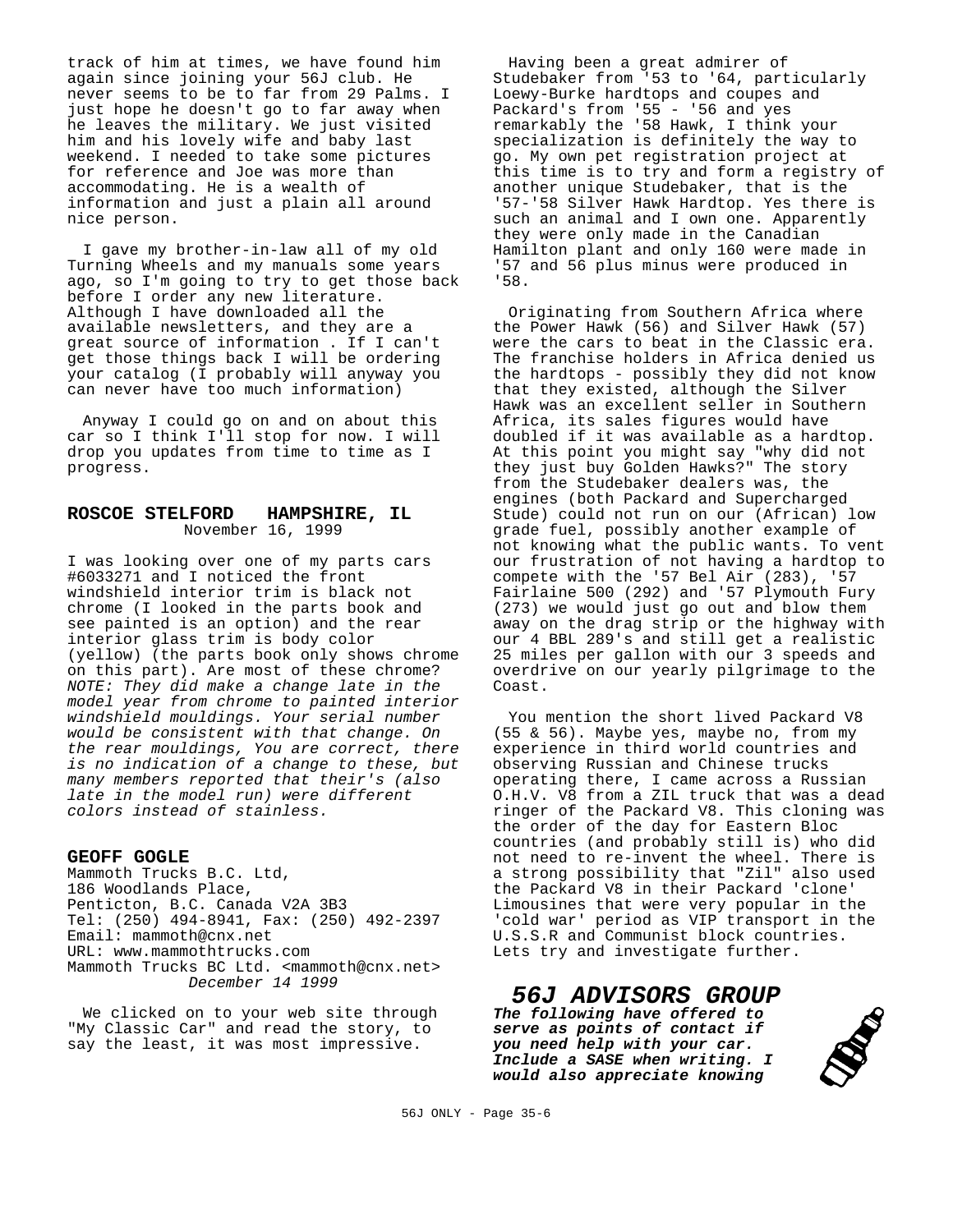#### *the outcome of any discussions which I would then pass along in future issues.*

Gary Capwell, 1008 Alder N.E., Keizer, Oregon, 97303, 503-390-4588. General help and information.

Dick Dobson (member of *The Florida Packard Club)* North Ft. Myers, Florida, 941-731-9164. Ultramatic advice.

Joseph Hall, P.O. Box 1127, 29 Palms CA 92277, 760-361-4009. Performance, power train, suspension, safety upgrades.

George Shirley, RR 2 Box 247, Dieterich, Illinois 62424 217-739-2452. Car hauling (local?), general repairs, other services.

Bob & Doug Palmbach - *Vogel Electric*, 2312 P Street, Bakersfield CA 93301, 805- 323-1995. Electric generator, starter, motors (seat, window, fan, wiper), Any electrical advice or information is free of charge.

# **HERE WE GROW AGAIN**

Please update your rosters as we welcome the following members. **If you move, please remember me when you send out your change of address forms.**

- 295 Al Carbone Box 416 North Bay NY 13123 315-724-4216
- 296 Dan Larsen 26717 Madigan Drive Canyon Country CA 91351 661-251-0683 Email DJSL80@aol.com
- 297 Thor Evensen KilHusvein 28<br>N9496 Harstad Norway 770-77402 N9496 Harstad Norway Email thorev@online.no
- 298 William Hunt 762 Co. Rd. 900 E Sparland IL 61565 309-469-4461 Email wchunt@bweys.net
- 299 Bob Nusko 3315 Market St. Pascagoula MS 39567 228-769-2672 Email BoNus.II@AOL.COM
- 300 Mike Gilbert 4949 Almagordo St. Las Vegas NV 89120 702-898-5387 Email rolltide@lv.rmci.net
- 301 Tom Clarke P. O. Box 98 Miles City Montana 59301 406-232-3353 Email tclarke@midrivers.com
- 302 Randy Nesselrodt 1296 Lawyer Road Penn Laird VA 22846 800-289-2445
- 303 Frank Kertis 777 Timberlane Drive Vicksburg MS 39180 601-630-2912 Email fkertis@magnolia.net
- 304 Don Borger RD 4 Box 115<br>New Castle PA 724-658-4677 New Castle PA Email alias\_vb@yahoo.com
- 305 Gregory Schwab 171 County Road 786 Natalia Texas Email gschwab56@yahoo.com
- 306 Tom Gibilisco 772 portola Terrace Los Angeles CA 90042 323-256-7787 Email hialegal@aol.com
- 307 Walter Kunz 277 Main St #8 East Aurora NY 14052-1600 716-655-9517 Email wgkunz@aol.com
- 308 Don Zimmer 4850 Bailey Rd. N.E. Keizer OR 97303 503-393-6842 Email hawkrod@home.com
- 309 Jack Cunningham 15660 Co. Rd. 47 Killen AL 35645 256-757-7933
- 310 Darcy Murphy 5833 Day Rd. Carbondale IL 62901 618-964-1545 email darcy@engr.siu.edu

**NOTICE:** In lieu of dues, and to help keep my records correct, registration forms will be mailed out periodically to members who haven't been heard from for several years. If you receive one, please complete and mail it at once or you will be dropped from the mailing list.

## *WHEEL ESTATE FOR SALE*

Due to our infrequent printing schedule, many ads may be quite old. The only way I know if an item is bought or sold is if one of the parties reports the transaction.

**56 golden hawk** needs resto, eng & trans rebuilt, not much rust yellow & gold, 352 eng, I also have a passenger side N0S parking light housing pt# [CB24364-RH308072] for 1955 stude president make offer, the part is same cond as new. Price of 56 GH is \$2200 obo. Serious only AL. New Jersey oopy@erols.com [609-625-8066]

**1956 Golden Hawk**, rust free, new Gold & White colored paint, 68,000 actual miles, few extra parts, asking \$8000.00. Bill Hare, 5118 Camp Lane, Amarillo Texas 79110, ph 806-352-8578.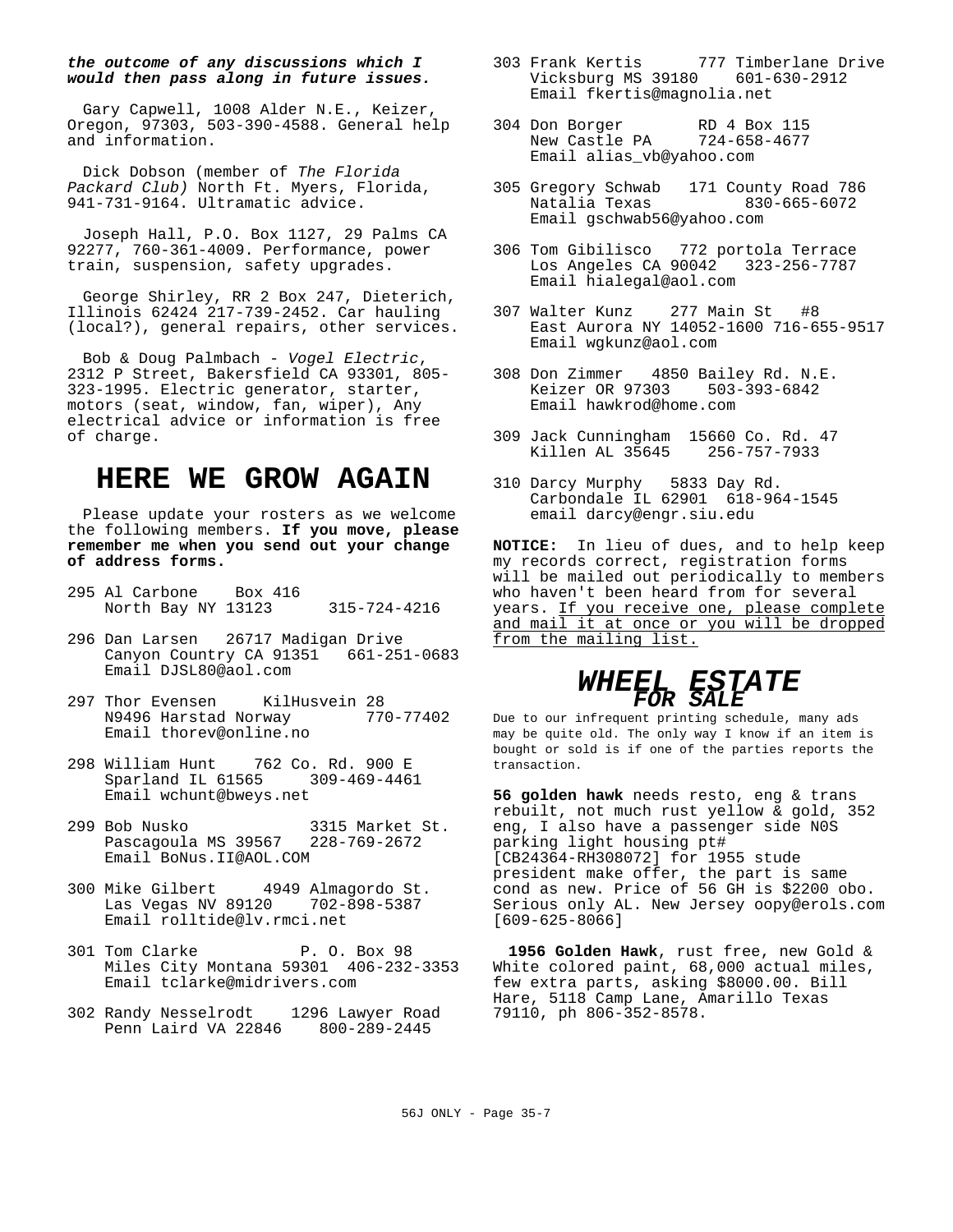**1956 Golden Hawk**, auto, PS, PW, car is in primer, no rust, \$2700. Bob Peterson, 5294 Canyon Hill Ct, Castro Valley CA 94546, Tel. 510-582-7328.

**1956 Golden Hawk**, beautiful repaint, just wet sanded and buffed glossy, Gold & White, re-chromed bumpers, nice interior with new vinyl upholstery, Ultramatic. Needs no work (except tach), runs fine, reliable. All original and solid condition 2 to 2-1/2, asking \$11,500 Charles Payleitner, 122 69th St, Darien IL 60561- 3867, 630-241-2594.

**1956 Golden Hawk**, auto, PS, 30,000 miles, Yellowstone, very nice car. See in November 1997 *TW*, page 27, \$14,000 obo. Call Dan Pinckert, Goshen IN. 219-534-9453 (eve), 800-600-9511 (day).

**Studebaker: 1956 Golden Hawk**, rust free Arizona car, 352 Packard engine, Chrysler transmission and ignition, GM air conditioning and alternator, runs great, Burgundy interior and exterior. Car plus parts car, plus lots of spare parts including NOS front fenders, \$10,000 for all. Ken Schmidt 2251 N 32nd St. #37, Mesa AZ 85213-2446, Tel: 480-641-5994.

**1956 Golden Hawk**, Manual/OD, PS, PB, 4.09 rear end, some extra parts, work started, needs restoration. This car was described in issue # 029, serious inquiries only. George Shirley, RR 2 Box 247, Dieterich IL 62424, 217-739-2452.

 $\overrightarrow{P}$ **Shift selector indicator dial part number 1539769**, This is a reproduction item from a new mold I made using an original dial as a model, \$21.00 includes shipping. Carole Rossman, 11256 Blue Lake Rd, Holton MI 49425-9729.

**Motor Mounts** for the Packard Engine on the '56 Golden Hawk, \$125.00 a pair, plus your old mounts or send an additional \$125.00 for core charge. Ken Berry, 2206 Live Oak Circle, Round Rock, Texas 78681.

**Rebuilt 56 Golden Hawk fuel pumps**, both Carter and AC Delco, \$75 exchange (I must have your old fuel pump, or a \$50 core charge). Add \$10 for shipping. Gary Capwell 1008 Alder Dr.N.E., Keizer, Ore.97303, Phone (503)390-4588 Email mocha56j@aol.com (01/00).

**56J water pumps** \$65 +\$10 ship. Core deposit of \$45. Have two new sets of .030 rings @ \$30/set. Brent Hagen 6220 SE 55th Portland, OR 97206-6800 Phone (503)771-0604 or (503)335-5096 after 2 pm pacific or e-mail me: Brent.Hagen@orport.ang.af.mil (12/99).

**Transmission Puke kit-II**: Stop that fluid from belching out the dip stick tube on start up, for those who would rather have someone else make it for them. \$5 ppd. Mail check to Brent Hagen, 6220 SE 55th, Portland, OR 97206-6800

I have the following GH parts for sale. They are a hood, deck lid, lower outer door moldings, and some 352 0.20 over pistons and a 374 block. Dwayne Jacobson, 1817 Miller Court, Stevens Point, WI 54481. Phone 715-341-9470 and e-mail studebaker@g2a.net (11/99).

**One 56J hood**, a set of tail fins, and a 352 V-8 for sale. I also need a lower door outer molding and a lower interior door molding. Dwayne Jacobson, 1817 Miller Ct., Stevens Pt, WI 54481, 715-341-7671.

**Studebaker parts**, N.O.S. and excellent used parts. Phil's Studebaker, 11250 Harrison Rd., Osceola IN 46561, Ph 219- 674-0084, email *Stude67@aol.com* See our web page at *www.studebakervendors.com/phils.htm*

**HIGH PERFORMANCE Reproduction** Parts & Accessories. Lionel Stone Studebaker, 4476 Matilija Avenue, Sherman Oaks CA 91423, 818-990-8916 phone/fax. See our web page: *www.studebakervendors.com/lstone.htm*

**A LARGE STOCK** of Studebaker parts from 1934 - 1966, plus locating services. Hours by appointment. Call anytime, especially early evenings and weekends. 25 years Studebaker parts experience, Joliet Studebaker Service, Robert Kapteyn (Sr.), 112 Bissel Street, Joliet, IL 60432, 815-726-1531, FAX: 815-722-7262, Internet: *rkapteyn@mcs.com*.

**Bondo Billy's merchandise web store** has T-shirts, sweat shirts, license plates, mugs, steins, mouse pads, etc. Silkscreen or custom printed with photographs & drawings. See our web site at *www.bondobilly.com/store.html*

**NEW & USED** Studebaker & Packard parts. Mechanical, electrical, & trim. Large stock of Packard engine/transmission parts. Stephen Allen's Auto, 520 N. W. 55th Street, Gainesville Florida 32607, 352-472-9369. *www.studebakervendors.com/saa.htm*

STAINLESS STEEL EXHAUSTS available for 1956 Golden Hawks, standard size or 2-1/4" diameter. Stainless Steel OEM style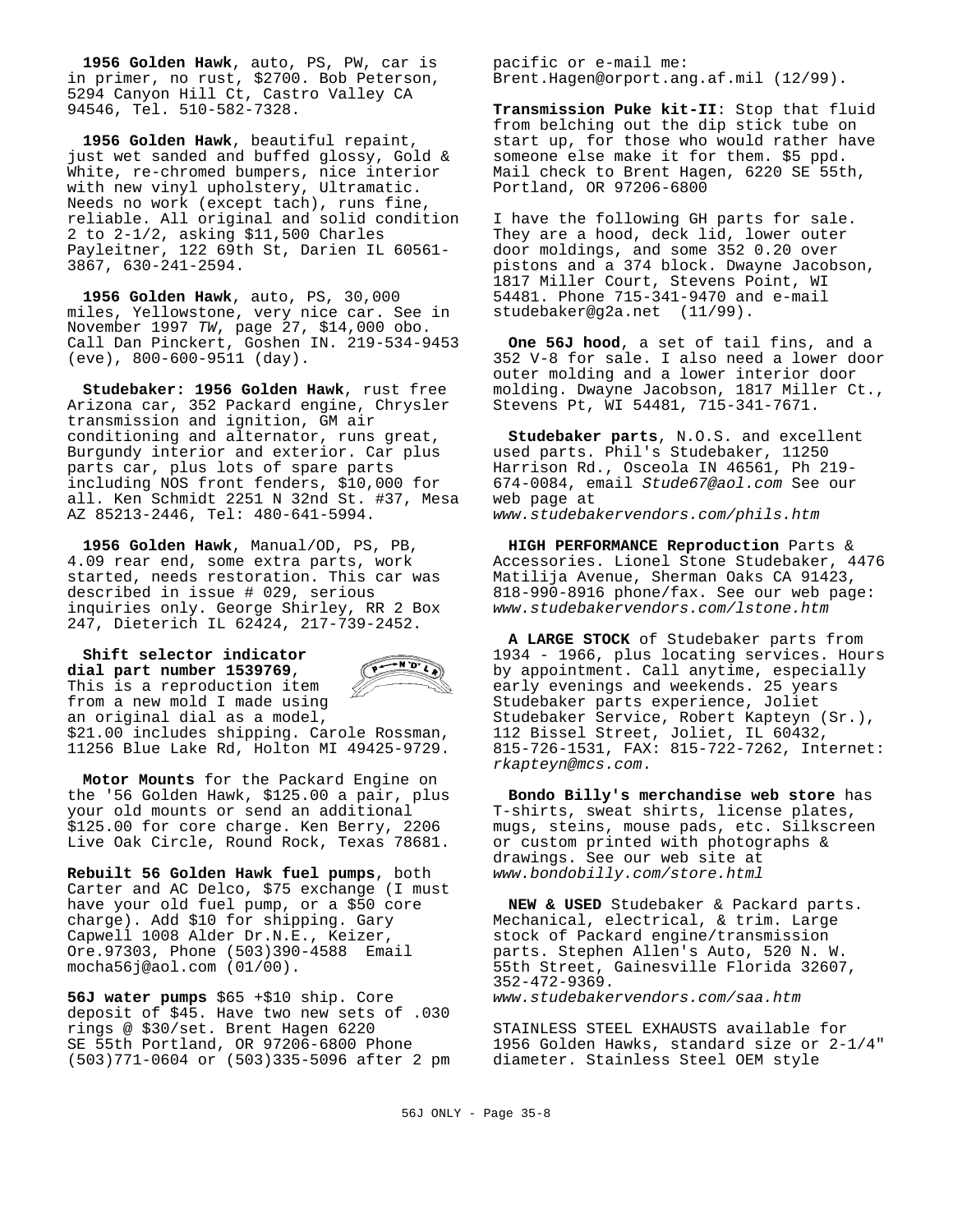mufflers for above systems, quiet or loud tone also available. Silvertone Exhaust Systems, 118 Culloden Rd., Ingersoll Ontario Canada N5C 3R1, D. Simmons 519-485-1966, Mon. - Fri. 9 a.m. - 8 p.m. EST. See our web site at: *www.studebakervendors.com/silverto.htm*

UPHOLSTERY, HEADLINERS, TRUNK MATS for 1956 Golden Hawks. Do this part of your restoration right, too. Rene & Bonita Harger, Phantom Auto Works, 311 E. Anderson Ave., Knoxville TN 37917, Tel: 865-525-6025. *www.studebakervendors.phantom.htm*

**THE** *PACKARD* **PAPERS**, for the *Packard* enthusiast, printed on antique letterpress, *Packard* Ivory paper with black printing. The Packard Papers, 288 Whitmore St., #211, Oakland CA 94611, 510- 655-7398.

#### *WANTED*

Wanted: All Chrome trim and aluminum lower door/fender mouldings, dual 4 barrel carb intake. Randy Nesselrodt, Tel. 1-800-289-2445 (12/99).

Wanted: I'm in search of a 2-4 barrel intake manifold for my golden hawk. Doug Crall, 16612 Jamestown Forest Dr., Florissant, MO 63034, (314) 355-9951, email ccrall@aol.com

Oil pan for 56J Ultramatic transmission. Bob Modell, 932 Oliver Ave, San Diego, CA 92109, modell@san.rr.com, 858-279-2729.

1 complete air filter, fan shroud, steering wheel, 4 hub caps for 1956 GH. Yvon Beaudry, 931 Principale, St-Paul D'Abbotsford, Quebec J0E 1A0, Tel 450-379-5707 from 7a.m. to 7p.m. You can call collect.

Factory wire hubcaps, also someone reasonable to do my interior in Tennessee. Richard Newmann, 314 Powell Rd., Tullahoma TN 37388.

Lower aluminum trim moldings above the rocker panels for driver side rear quarter and passenger side front fender. Stanley C. Krohn, 206-938-8204 (home), or send FAX to me at 206-938-2326.

# **56J CLUB ITEMS**

#### *ALL PROCEEDS HELP MAINTAIN THE CLUB*

| <b>MANUALS</b>                             |                   |
|--------------------------------------------|-------------------|
| 1956 STUDEBAKER GOLDEN HAWK                | 1956 - تاپ        |
| PARTS CATALOG (includes Update             | <b>STUDEBAKEE</b> |
| #1). Taken from the 1953-58 Body           |                   |
| Parts and the 1955-58 Chassis              |                   |
| Parts Catalogs, Catalog contains           |                   |
| only 1956 Golden Hawk parts and            |                   |
| illustrations. 320 pages of                |                   |
| specifications, illustrations,             |                   |
| parts lists, alphabetic index, numeric     |                   |
| index, plus separate lists for service     |                   |
| bulletins, utility items, and accessory    |                   |
| codes. Hardbound catalog is 3 hole punched |                   |
| and comes in a loose leaf folder with a    |                   |
| color cover insert. Softbound catalog has  |                   |
| a plastic spiral binding.                  |                   |
| Indicate Hardbound or Softbound            | \$25.00.          |

**56GH PARTS CATALOG UPDATE #1** (included in  $above)$   $$1.00.$ 

**1956 STUDEBAKER GOLDEN HAWK AUTHENTICITY GUIDE.** Most of the peculiarities are documented in this guide with 30 photos and all decals shown. The guide is divided into sections covering the engine, exterior, interior, trunk, paint and accessories. \$15.00



**STUDERA** 

**NFRC BFG** 

**STEERING WHEEL COVER** Black on white background.

\$15.00.

Slides over the top of the 17" steering wheel, washable.



#### **DECAL-APPLIQUE/TAGS/PATCH**

**AIR CLEANER/OIL BATH**, yellow/black \$ 4.00. GENERATOR FIELD TERMINAL TAG, red \$ 1.50. **TACHOMETER SENDING UNIT TAG**, red \$ 3.00.

**PATCH** 4-1/2" x 2-1/2" Can be sewn or glued to a cap or shirt. Red on white background. \$3.50



**CLUB ROSTERS** (send SASE)

Prices include postage (SASE appreciated on small item orders).